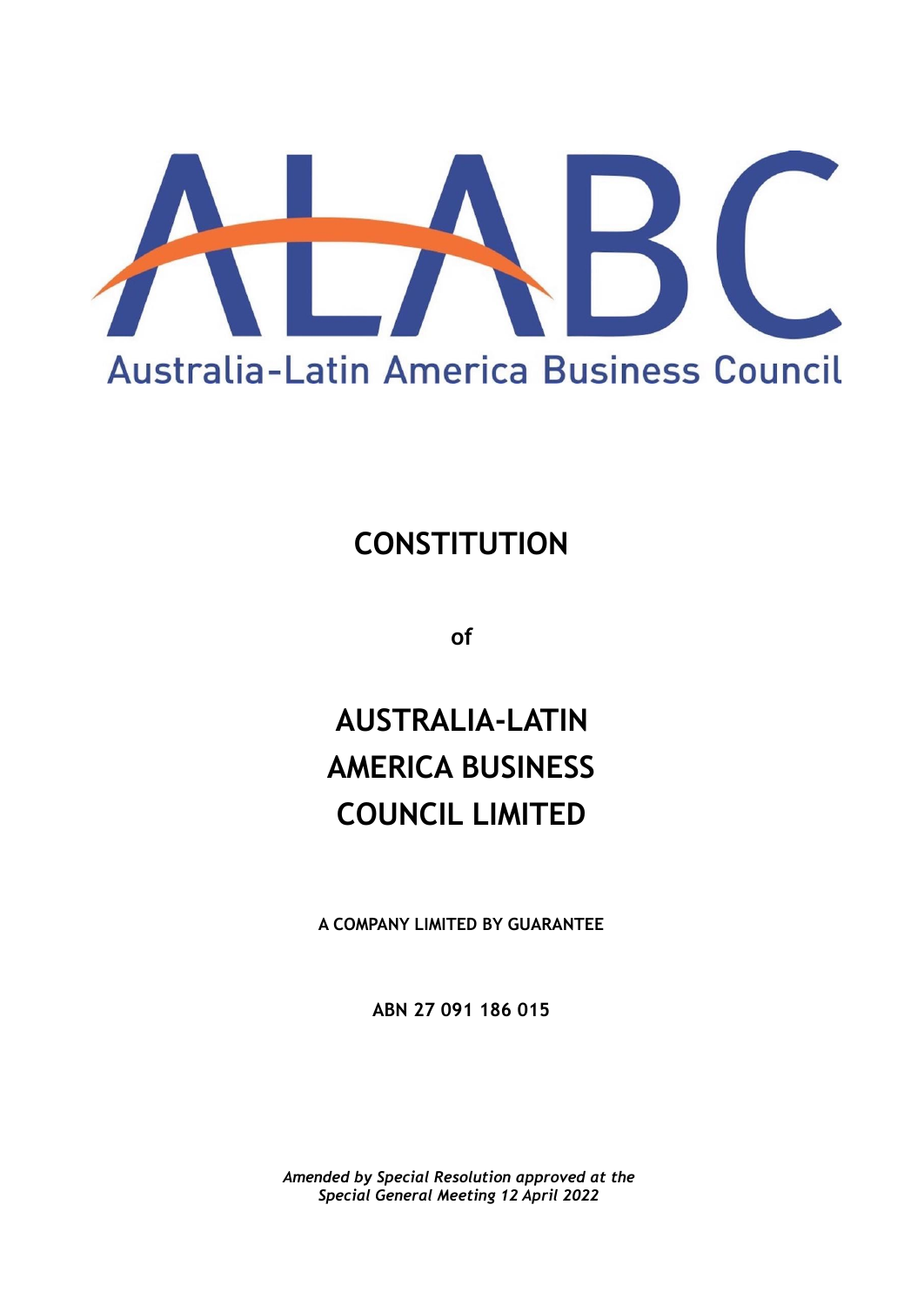## **Table of Contents**

| 1.  | <b>INTERPRETATION</b>              | 1                                                              |                         |  |
|-----|------------------------------------|----------------------------------------------------------------|-------------------------|--|
|     | 1.1                                | Definitions                                                    | 1                       |  |
|     | 1.2                                | Interpretation                                                 | $\mathbf 1$             |  |
|     | 1.3                                | Time                                                           | $\frac{2}{2}$           |  |
|     | 1.4                                | Application of Replaceable Rules                               |                         |  |
|     | 1.5                                | <b>Notices</b>                                                 | $\overline{2}$          |  |
| 2.  | NATURE OF THE COUNCIL              |                                                                |                         |  |
| 3.  | <b>MEMBERS</b>                     | 4                                                              |                         |  |
|     | 3.1                                | Admission to Membership                                        | 4                       |  |
|     | 3.2                                | <b>Eligibility for Membership</b>                              | $\overline{\mathbf{4}}$ |  |
|     | 3.3                                | <b>Annual Fees</b>                                             | $\overline{\mathbf{4}}$ |  |
|     | 3.4                                | <b>Guarantee of Members</b>                                    | $\overline{\mathbf{4}}$ |  |
| 4.  | <b>CESSATION OF MEMBERSHIP</b>     | 4                                                              |                         |  |
|     | 4.1                                | Non-payment of Subscription                                    | $\overline{\mathbf{4}}$ |  |
|     | 4.2                                | Board's Powers in respect of a Member's Conduct                | 5                       |  |
| 5.  | <b>HOLDING MEMBERS' meetings</b>   | 5                                                              |                         |  |
|     | 5.1                                | <b>Calling Meetings of Members</b>                             | $\boldsymbol{6}$        |  |
|     | 5.2                                | <b>Adjourning Meetings of Members</b>                          | $\overline{7}$          |  |
|     | 5.3                                | Proceedings at Members' Meetings                               | $\overline{7}$          |  |
|     | 5.4                                | <b>Member's Resolutions</b>                                    | 8                       |  |
| 6.  | <b>VOTING AT MEMBERS' MEETINGS</b> | 8                                                              |                         |  |
|     | 6.1                                | Voting                                                         | $\bf 8$                 |  |
|     | 6.2                                | Voting on a Show of Hands                                      | $\boldsymbol{9}$        |  |
|     | 6.3                                | Voting on a Poll                                               | $\boldsymbol{9}$        |  |
|     | 6.4<br>6.5                         | <b>Body Corporate Representatives</b><br>Proxies               | $\boldsymbol{9}$<br>10  |  |
|     |                                    |                                                                |                         |  |
| 7.  | <b>OFFICERS</b>                    | 10                                                             |                         |  |
|     | 7.1<br>7.2                         | <b>Number of Directors</b>                                     | 11<br>11                |  |
|     | 7.3                                | Eligibility to bea Director<br><b>Appointment of Directors</b> | 11                      |  |
|     | 7.4                                | Procedure for Election of Directors                            | 12                      |  |
|     | 7.5                                | <b>Alternate Directors</b>                                     | 12                      |  |
|     | 7.6                                | Vacation of Officeof Director                                  | 12                      |  |
| 8.  | <b>DIRECTORS' MEETINGS</b>         | 13                                                             |                         |  |
|     | 8.1                                | <b>Chairing Directors' meetings</b>                            | 13                      |  |
| 9.  | <b>WINDING UP</b>                  |                                                                |                         |  |
|     | 9.1                                | 14<br>14                                                       |                         |  |
|     | 9.2                                | Rights of Members on winding up<br>Distribution of assets      | 14                      |  |
| 10. |                                    | <b>INDEMNITY</b>                                               | 14                      |  |
|     | 10.1                               | Indemnity                                                      | 14                      |  |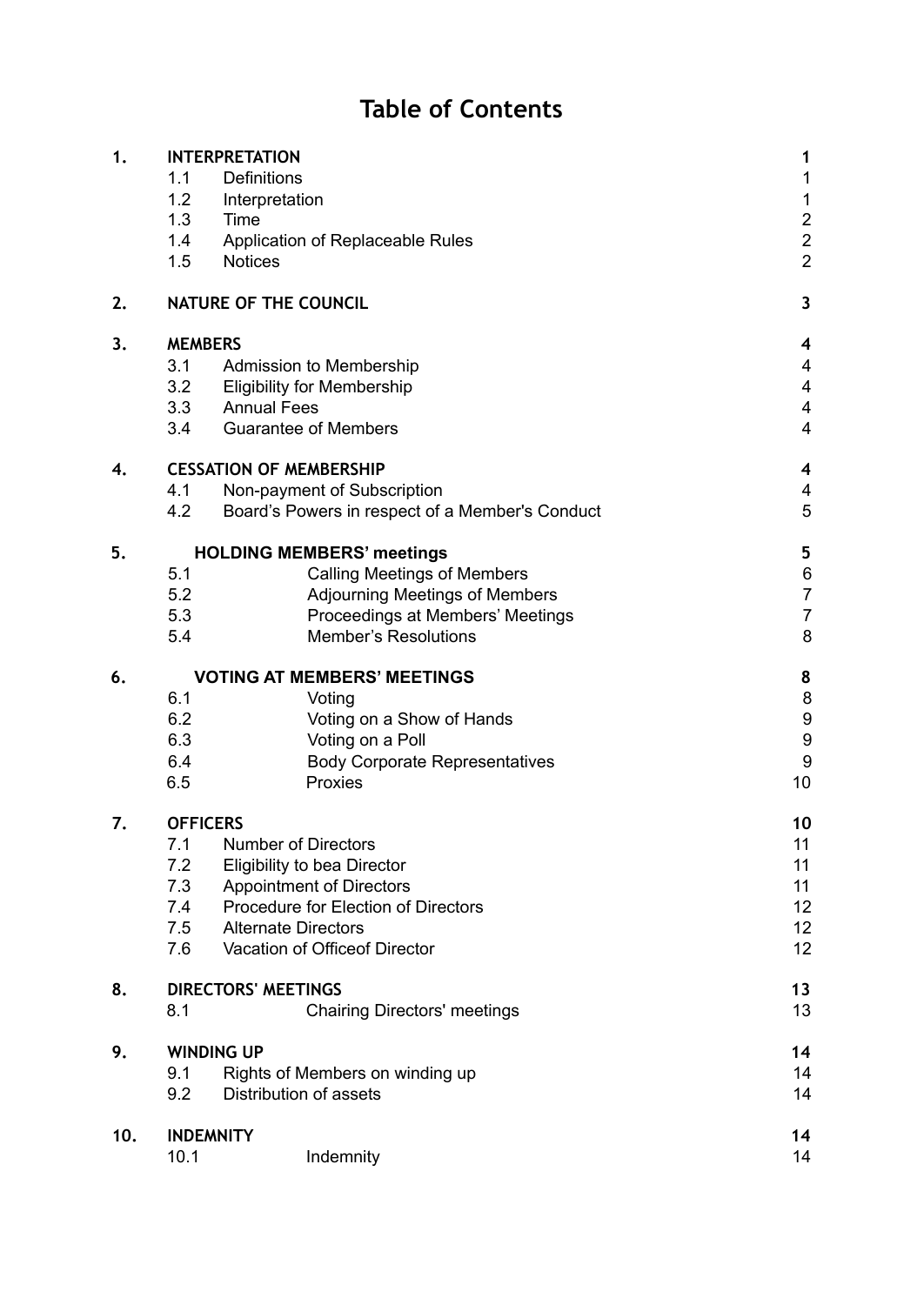## <span id="page-2-0"></span>**1. INTERPRETATION**

#### <span id="page-2-1"></span>**1.1 Definitions**

In this Constitution, unless the context otherwise requires,

**Board** means the Board of the Directors of the Council;

**Council** means the Australia-Latin America Business Council Limited;

**Chief Executive Officer** includes the assistant or acting Chief Executive Officer or any substitute for the time being for the Chief Executive Officer.

**Latin America** means each of the countries listed in the Schedule.

**Member**meansapersonadmittedas aMemberandwhosenameisenteredontheregister of Members

**Nominated Representative** means a person nominated as such by a Member under clause

6.4 of this Constitution;

#### <span id="page-2-2"></span>**1.2 Interpretation**

- (a) In this Constitution, unless the context requires otherwise:
	- (i) the singular includes the plural and vice versa
	- (ii) where an expression is defined in this Constitution, any other grammatical form of the expression has a corresponding meaning
	- (iii) words and expressions defined in the *Corporations Act* have the same meaning in this Constitution
	- *(iv)* a reference to a section number means that section of the *Corporations Act*
	- (v) headings are for purposes of convenience only and do not affect the interpretation of this Constitution
	- (vi) a reference to a statute or regulation includes all amendments, consolidations or replacements of the statute or regulation
	- (vii) a reference to this Constitution or another instrument includes all amendments or replacements of the Constitution or the other instrument; and
	- (viii) a reference to a statutory or other body that ceases to exist or the powers and functions of which transferred to another body includes a reference to the body:
		- (A) that replaces it; or
		- (B) to which substantially all the powers and functions relevant to this Constitution are transferred.
- (b) The notes to this Constitution are for purposes of convenience only and do not affect the interpretation of this Constitution. The notes do not form part of this Constitution and may be removed or modified without the Council complying with the *Corporations Act* requirements that apply to removal or modification of constitutional provisions.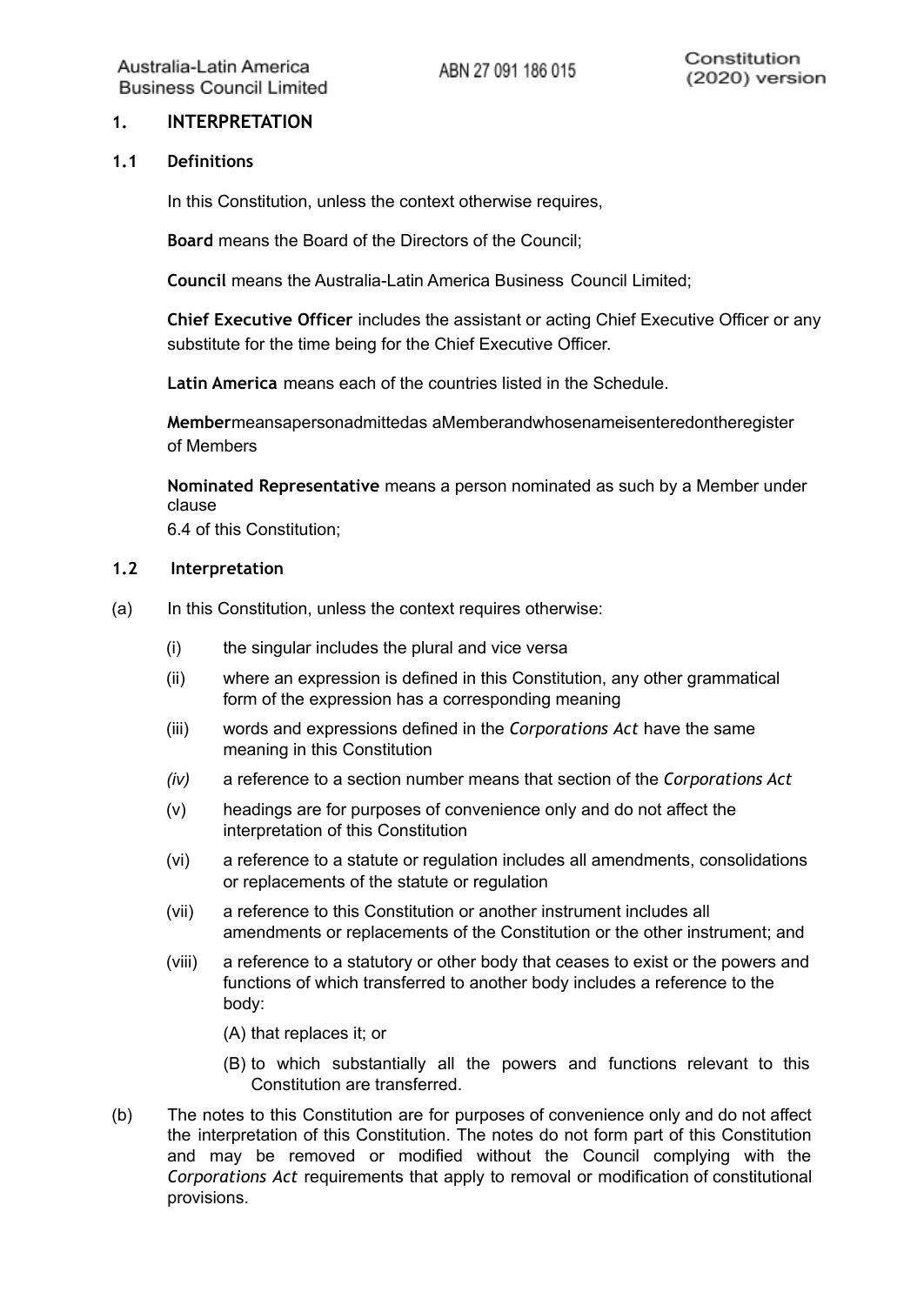## <span id="page-3-0"></span>**1.3 Time**

Unless expressly provided otherwise, when this Constitution, or any notice given under this Constitution, states a time or a period of time, the time stated is, or the period of time is calculated by reference to, Standard Time or Summer Time, as the case may be, at the Council's registered office.

## <span id="page-3-1"></span>**1.4 Application of Replaceable Rules**

The replaceable rules in the *Corporations Act* apply to the extent that they have not been negatived or modified in this Constitution.

#### <span id="page-3-2"></span>**1.5 Notices**

(a) This Rule applies to all notices and documents that the *Corporations Act* or this Constitution requires a party to this Constitution to send to another party to this **Constitution** 

#### **Corporations Act Commentary**

The parties to the Constitution are the Council and its Members, directors and secretaries: see s 140(1).

- (b) In this Rule, business day means a day that is not:
	- (i) a Saturday or Sunday; or
	- (ii) a public holiday or bank holiday in the place where the notice is received.
- (c) A person sending a notice must do so in writing and must address it to the recipient at the following respective addresses if to:
	- (i) the Council at its registered office or such other address as the Council specifies to Members from time-to-time; and
	- (ii) a Member at the Member's address appearing on the register of members from time-to-time.
- (d) Aperson may send a notice or other document to another person in any of the ways set out in column 2 of the table. The other person receives the notice at the time set out in column 3: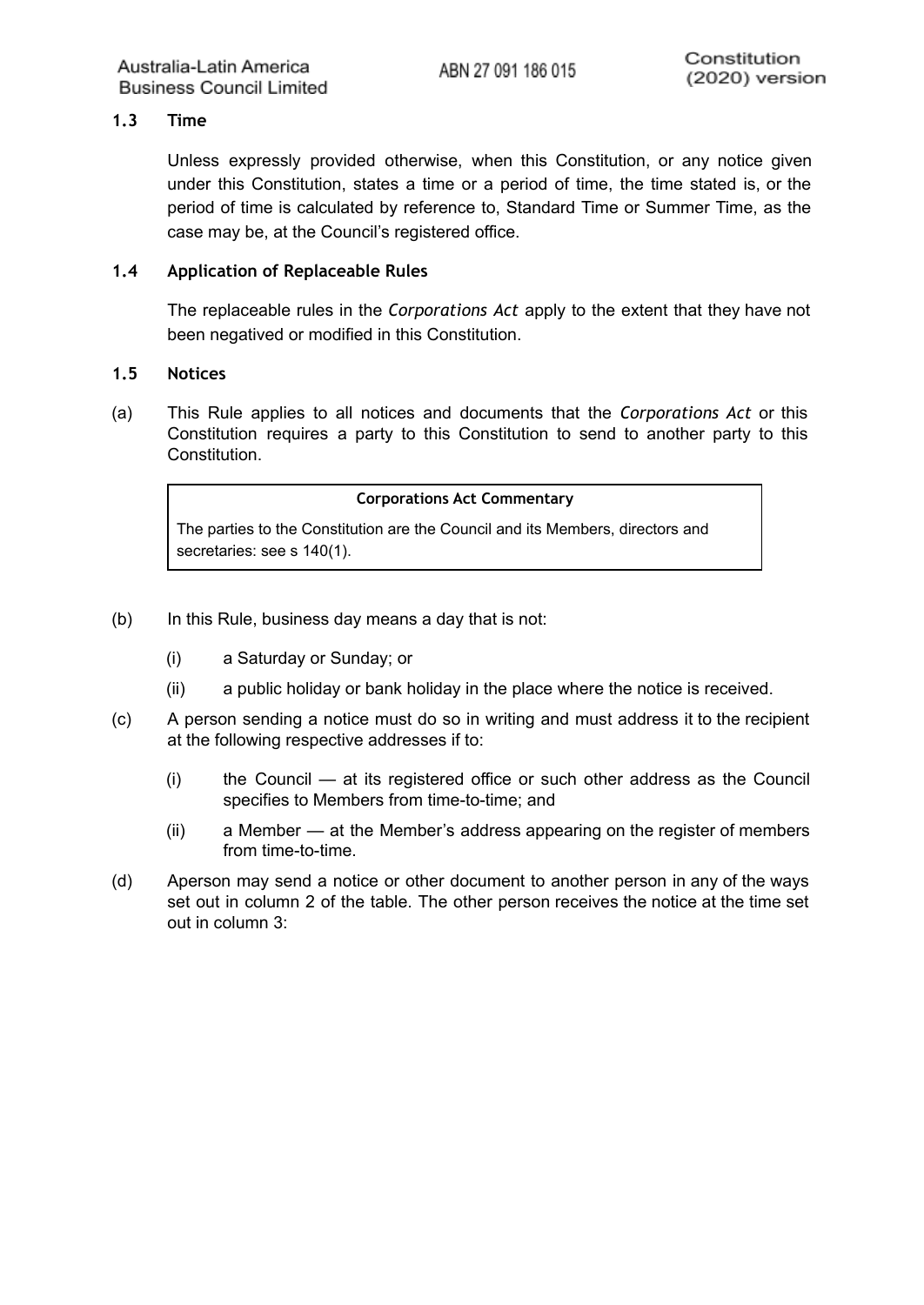|                | <b>Delivery</b><br><b>Method</b>              | <b>Time Person Receives Notice</b>                                                                                      |                                                                                                                                                                        |  |
|----------------|-----------------------------------------------|-------------------------------------------------------------------------------------------------------------------------|------------------------------------------------------------------------------------------------------------------------------------------------------------------------|--|
| 1 <sup>1</sup> | <b>Hand delivering</b>                        | The other person receives the notice:                                                                                   |                                                                                                                                                                        |  |
|                | the<br>notice<br>personally                   | (i)                                                                                                                     | if hand delivered before 4:00pm on a business day - on that<br>business day                                                                                            |  |
|                |                                               | (ii)                                                                                                                    | if hand delivered after 4:00pm on a business day - on the<br>next business day                                                                                         |  |
|                |                                               | (iii)                                                                                                                   | if hand delivered on a day other than a business day-on<br>the next business day                                                                                       |  |
| 2 <sup>1</sup> | Sending<br>the<br>notice by pre-<br>paid post | The other person receives the notice on the third business day after<br>posting unless it is actually delivered earlier |                                                                                                                                                                        |  |
| 3 <sup>1</sup> | Sending<br>the                                | The other person receives the notice:                                                                                   |                                                                                                                                                                        |  |
|                | notice<br>by facsimile                        | (i)                                                                                                                     | if sent before 5:00pm on a business day - on that business<br>day                                                                                                      |  |
|                | transmission                                  | (ii)                                                                                                                    | if sent after 5:00pm on a business day - on the next business<br>day                                                                                                   |  |
|                |                                               | (iii)                                                                                                                   | if sent on a day other than a business day - on the next<br>business day                                                                                               |  |
|                |                                               |                                                                                                                         | This rule does not apply where the person sending the facsimile has<br>evidence that the transmission was unsuccessful                                                 |  |
| 4              | Sending<br>the                                | The other person receives the notice:                                                                                   |                                                                                                                                                                        |  |
|                | notice<br>by<br>electronic                    | (i)                                                                                                                     | if sent before 5:00pm on a business day - on that business<br>day                                                                                                      |  |
|                | means                                         | (ii)                                                                                                                    | if sent after 5:00pm on a business day - on the next business<br>day                                                                                                   |  |
|                |                                               | (iii)                                                                                                                   | if sent on a day other than business day $-$ on the next<br>business day                                                                                               |  |
|                |                                               |                                                                                                                         | Thisrule does not apply where the person sending the notice by<br>electronic means has evidence that the notice did not reach the other<br>person's electronic address |  |

## <span id="page-4-0"></span>**2. NATURE OF THE COUNCIL**

- (a) The Council is a public company limited by guarantee.
- (b) The Council must not:
	- (i) be carried on for the purpose of the profit or gain of any Member;
	- (ii) apply, pay or transfer, whether directly or indirectly, any portion of the income and property of the Council for the benefit of, or to a Member.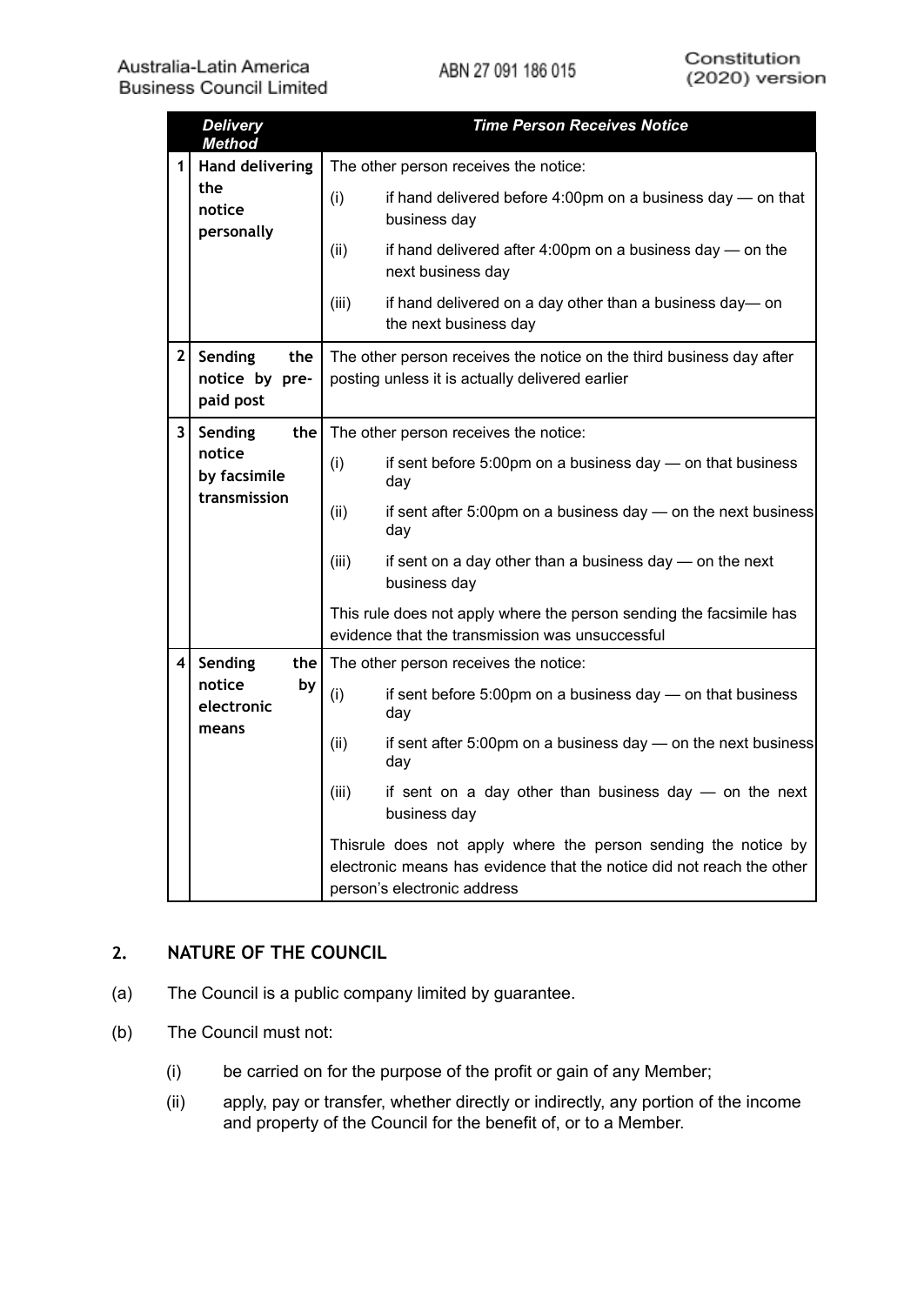## <span id="page-5-1"></span><span id="page-5-0"></span>**3. MEMBERS**

### **3.1 Admission to Membership**

The Board may admit any person eligible for membership under Rule 3.2, as a Member on the terms and conditions it prescribes from time to time.

#### <span id="page-5-2"></span>**3.2 Eligibility for Membership**

- (a) To be eligible to be a Member the applicant must be an individual or body corporate which in the opinion of the Board, is involved in trade, investment, technical and economic co- operation or tourism between Australia and any country in Latin America.
- (b) The Board may at its discretion admit as a Member an individual or body corporate other than one referred to in paragraph 3.2(a) where the Board considers that the admission of that organisation or individual would advance achievement of the objectives of the Council.

#### <span id="page-5-3"></span>**3.3 Annual Fees**

- (a) Annual membership fees shall be as determined by the Board from time to time.
- (b) The Board may set differential annual fees for different categories of Members as the Board determines from time to time.

#### <span id="page-5-4"></span>**3.4 Guarantee of Members**

Each Member undertakes to contribute a maximum of ten dollars (A\$10.00) to the Council for payment of:

- (i) the debts and liabilities of the Council;
- (ii) the costs, charges and expenses of any winding up; and
- (iii) the adjustment of the rights of Members among themselves, in the event that the Council is wound up
	- (A) while the Member is a Member; or
	- (B) within one year after the Member ceases to be a Member.

## <span id="page-5-5"></span>**4. CESSATION OF MEMBERSHIP**

#### <span id="page-5-6"></span>**4.1 Non-payment of Subscription**

If a Member fails to pay its annual fee for:

- (i) more than 2months, the Boardmay suspend all or any privileges of membership of that Member until payment in full
- (ii) more than 3 months the Board may terminate themembership of that Member and remove the Member's name from the register of members.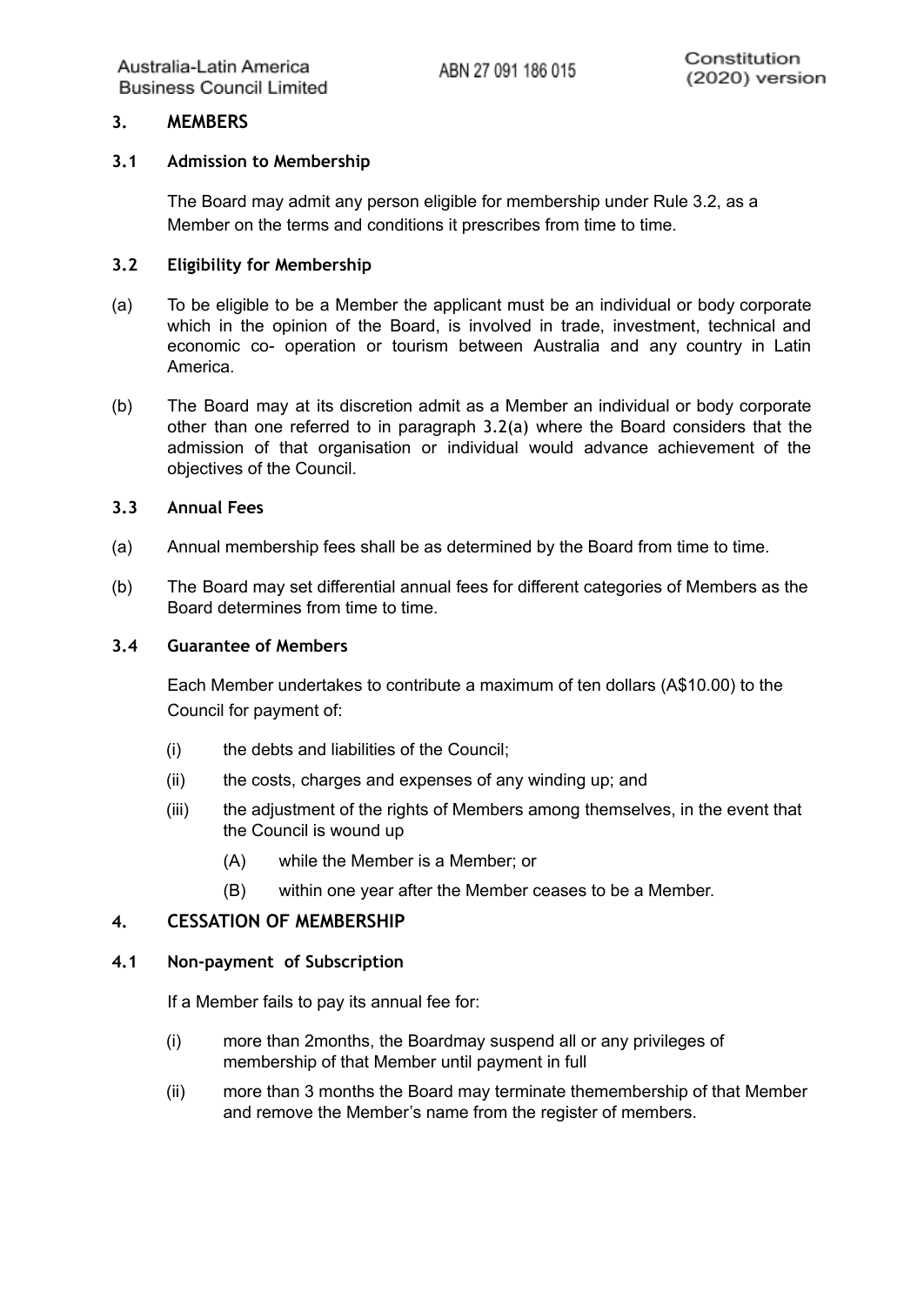## <span id="page-6-0"></span>**4.2 Board's Powers in respect of a Member's Conduct**

- (a) If any Member is guilty of any conduct which, in the opinion of the Board, is unbecoming of a Member or prejudicial to the interests of the Council, the Board has the power to censure, suspend or expel the Member from the Council.
- (b) Atleastoneweek beforethemeetingof theBoardatwhicharesolution underparagraph(a) is proposed the Council shall provide the Member with:
	- (i) notice of the meeting;
	- (ii) the allegations against them;
	- (iii) the intended resolution; and
	- (iv) advice that the Member shall, at the meeting and before the passing of the resolution, have an opportunity to give, orally or in writing, any explanation or defence they may think fit.

## <span id="page-6-1"></span>**5. HOLDING MEMBERS' MEETINGS**

#### **Corporations Act Commentary**

#### **Holding a Members' meeting**

A Members' meeting must be held at a reasonable time and place: see s 249R.

A Members' meeting can be held using any technology (such as video conferencing), provided that it gives the Members as a whole a reasonable opportunity to participate in the meeting: see s 249S.

#### **Notice of Members' meeting**

At Least 21 days notice must be given of a Members' meeting. A meeting can be called on shorter notice with the consent of the requisite number of Members, but not to remove a director or auditor: see 249H.

Written notice must be given individually to each Member and director.

The auditor must also receive the notice convening a general meeting and other communication Members are entitled to receive: see s 249K.

#### **Content of notice**

A notice convening a Members' meeting must

- set out the place, date and time of the meeting and the technology to be used to conduct the meeting if it is to be held in 2 or more places;
- state the general nature of the meeting's business:
- state the terms of any special resolution and the fact that it is proposed as a special resolution;
- in relation toproxies:
	- that the Member has a right to appoint a proxy:
	- whether or not the proxy needs to be a Member of the Council; and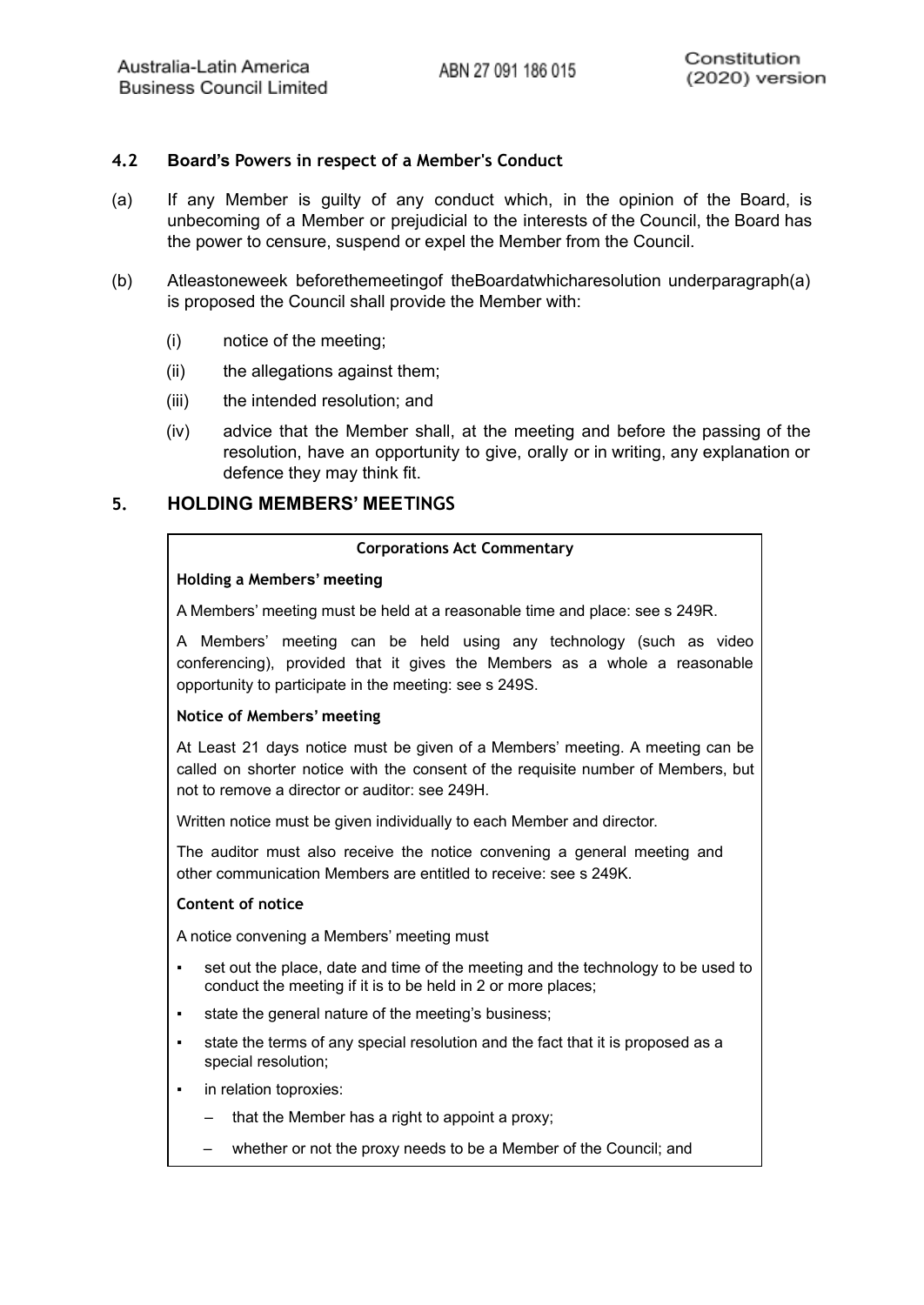- that a Member entitled to cast 2 or more votes may appoint 2 proxies and may specifytheproportionor numberof voteseachproxy isappointedtoexercise: see s 249L.

#### Auditor's right to attend

The Auditor has a right to attend any general meeting and to speak: see s 249V.

#### Members' request for statement to be distributed

The Council must distribute a statement about a resolution, or other matter to be considered at a general meeting, as requested by a certain number of Members: see s 249P.

#### The AGM

The Council must hold an AGM within 5 months after the end of its financial year: see s 250N.

The business of an AGM may include the following, even if not referred to in the notice of meeting:

- consideration of the annual financial report, directors' report and auditor's report;
- election of directors;
- appointment of auditor:
- fixing of the auditor's remuneration: see s

250R. The chair of the AGM must:

- allow Members a reasonable opportunity to ask questions about, and to comment on, the management of the Council: see s 250S; and
- allow Members a reasonable opportunity to ask the auditor or the auditor's representative, whenpresent, questions relevant to the conduct of the audit and the preparation and content of the auditor's report: see 250T.

## <span id="page-7-0"></span>**5.1 Calling Meetings of Members**

#### **Corporations Act Commentary**

#### **Members' right to call a general meeting**

A General Meeting must be held if 100 Members, or Memberswith at least 5% of the votes ask for it. The Board has to call a general meeting within 21 days after the request andthe meeting itself must be heldwithin2 months: see ss249D and 249F. In anycase, Members who hold at least 5% of the votes can call and arrange to hold a meeting themselves: sees 249F.

Other than as required by the *Corporations Act*, only the Board may call a Members' meeting.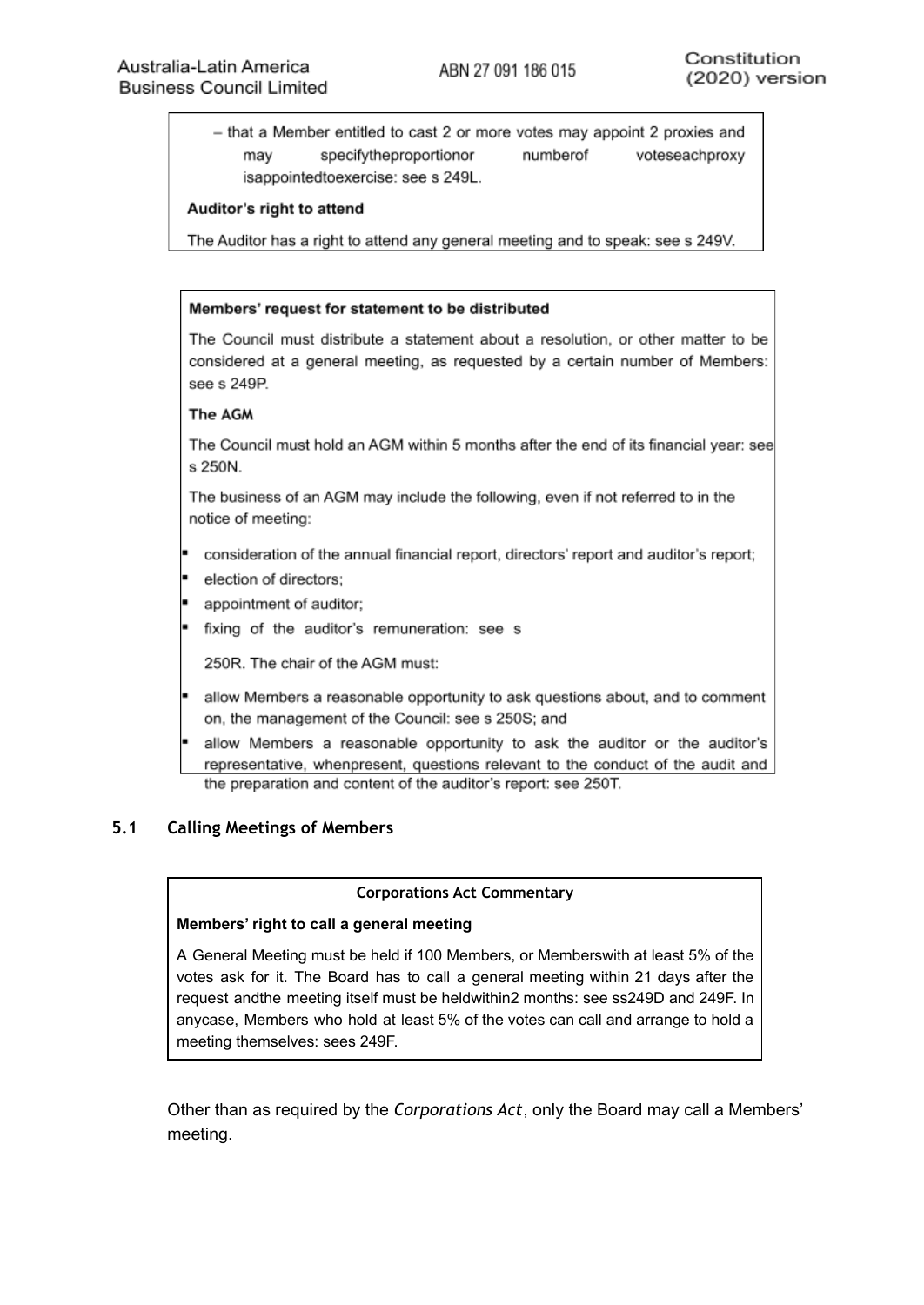## <span id="page-8-0"></span>**5.2 Adjourning Meetings of Members**

- (a) The chair of a Members' meeting at which a quorum is present:
	- (i) may adjourn the meeting with the consent of the meeting by ordinary resolution; and
	- (ii) must adjourn the meeting if directed by ordinary resolution.

#### **Corporations Act Commentary**

#### **Notice of Adjourned Meeting**

*Replaceable Rule*: New notice of the adjourned meeting must be given if the meeting is adjourned for 1 month or more: see s 249M.

#### **Business at Adjourned Meeting**

*Replaceable Rule*: Only unfinished business is to be transacted at a meeting resumed after adjournment: see s249W(2).

#### <span id="page-8-1"></span>**5.3 Proceedings at Members' Meetings**

(a) The quorum for a Members' meeting is the lesser of 4 Members or half the Members, who must be present at all times during the meeting, and, for an adjourned meeting, 2Members.

#### **Corporations Act Commentary**

#### **Determining Quorum**

*Replaceable Rule*: In determining whether a quorum is present include individuals present as proxies or body corporate representatives. If a member has appointed more than 1 proxy or corporate representative count only 1 of them. An individual attending as both a member and a proxy or body corporate representative is counted only once : see s 249T(2).

#### **Adjourning Meeting for Lack of Quorum**

*Replaceable Rule*: If a quorum is not present within 30 minutes after the meeting is set to commence the meeting is adjourned to the date, time and place the Board specifies, or if the Board does not specify:

- the date  $-$  the adjourned meeting is the same day in the next week;
- the time the adjourned meeting is the same time;
- the place the adjourned meeting is the same place : see s  $249T(3)$ .

#### **No Quorum at Adjourned Meeting**

*Replaceable Rule:* If no quorum present at the resumed meeting within 30 minutes after the time for the meeting, the meeting is dissolved: see s 249T(4).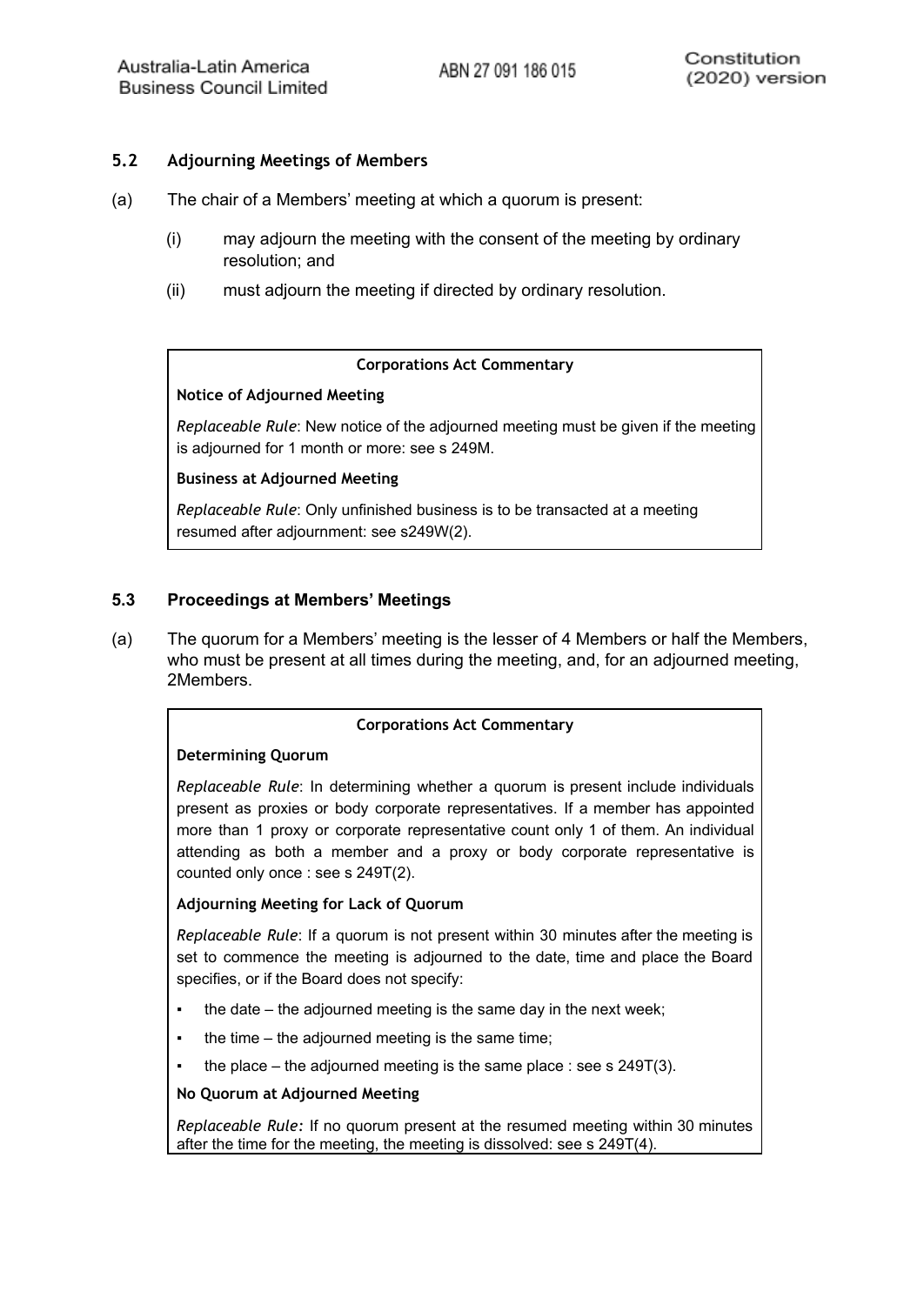(b) The chair of Members' meetings is: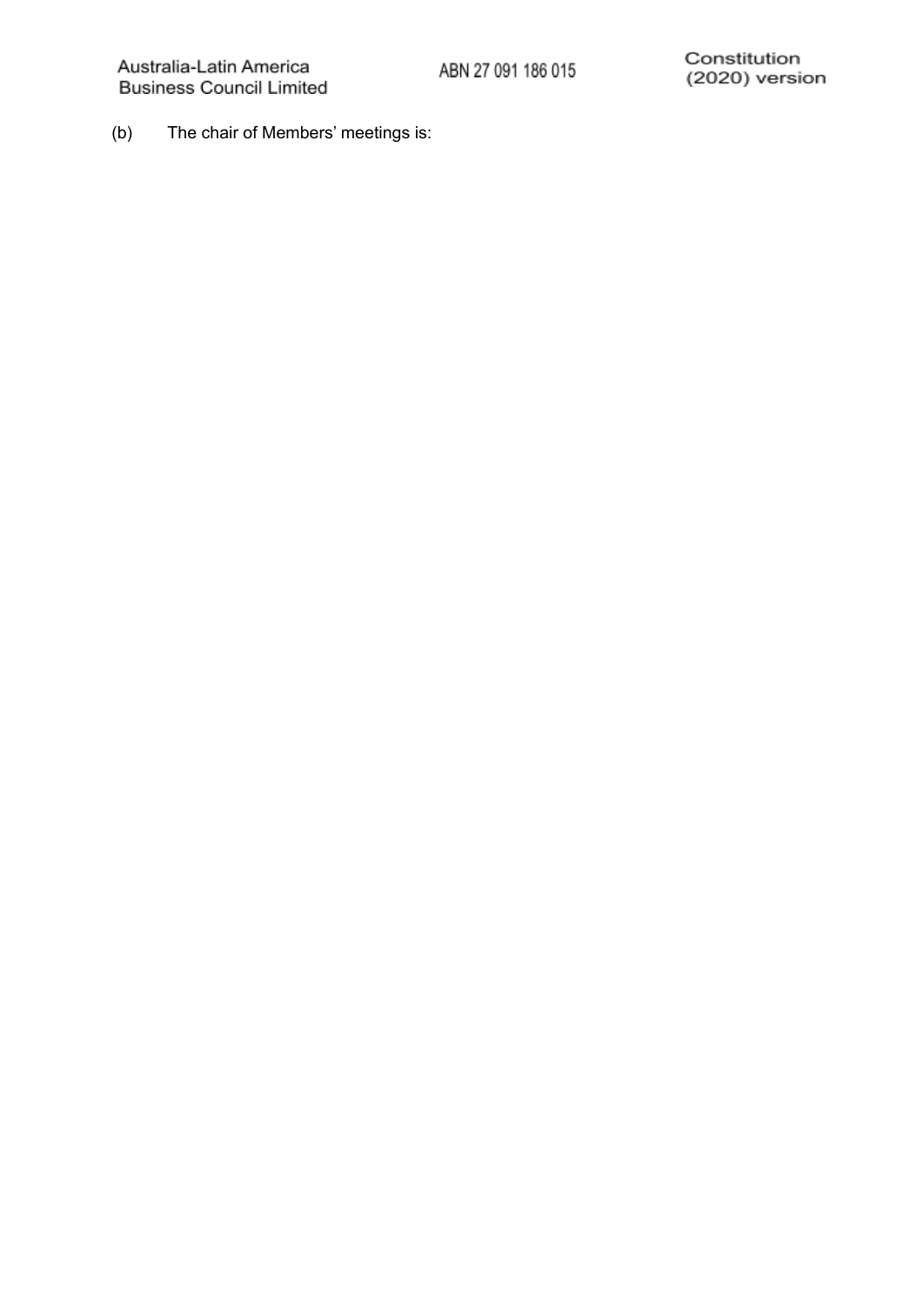- (i) the chair of meetings of the Board; or
- (ii) if the chair of meetings of the Board is not present or declines to act for the meeting (or part of it) — the deputy chair of meetings of the Board.

If the chair or deputy chair of meetings of the Board is not available within 30 minutes of the appointed start of the meeting, or declines to act, the Members must elect an individual present to chair the meeting.

## <span id="page-10-0"></span>**5.4 Member's Resolutions**

- (a) Members may give the Council notice of a resolution they propose to move at a general meeting in accordance with section 249N(2) and (3).
- (b) If the Council receives notice under paragraph (a) it must deal with it as if section 249O applied.

#### **Corporations Act Commentary**

#### Members' right to give notice of a resolution

Memberswithatleast 5% of thevotes thatmay be cast at ageneralmeeting or at least 100 Members maygive aCouncilnotice of aresolutionthattheypropose to moveatageneralmeeting: sees 249N. This clause reduces the required number of members to 5.

Thisresolution is to be considered at thenextgeneralmeeting that occurs morethan 2 monthsafter the notice is given: see s 2490.

## <span id="page-10-1"></span>**6. VOTING AT MEMBERS' MEETINGS**

#### **Corporations Act Commentary**

#### **How Voting is Carried Out**

*Replaceable Rule*: Aresolution put to the vote at a Members' meeting must be decided on a show of hands unless a poll is demanded: s 250J(1)

*Replaceable Rule*: Before a vote is taken the Chair must inform the meeting whether any proxy votes have been received and how the proxy votes are to be cast: s 250J(2).

#### **Number of Votes**

*Replaceable Rule*:EachMemberhas1 vote, both on a show of hands and a poll: s250E(2)

## **Objections to Right to Vote**

*Replaceable Rule*: A challenge to a right to vote at a meeting may only be made at the meeting and must be determined by the Chair, whose decision is final: s 250G.

## <span id="page-10-2"></span>**6.1 Voting**

- (a) The Members' meeting passes an ordinary resolution only if more than half the total number of votes cast on the resolution are in favour of it.
- (b) The chair does not have a casting vote in addition to his or her deliberative vote.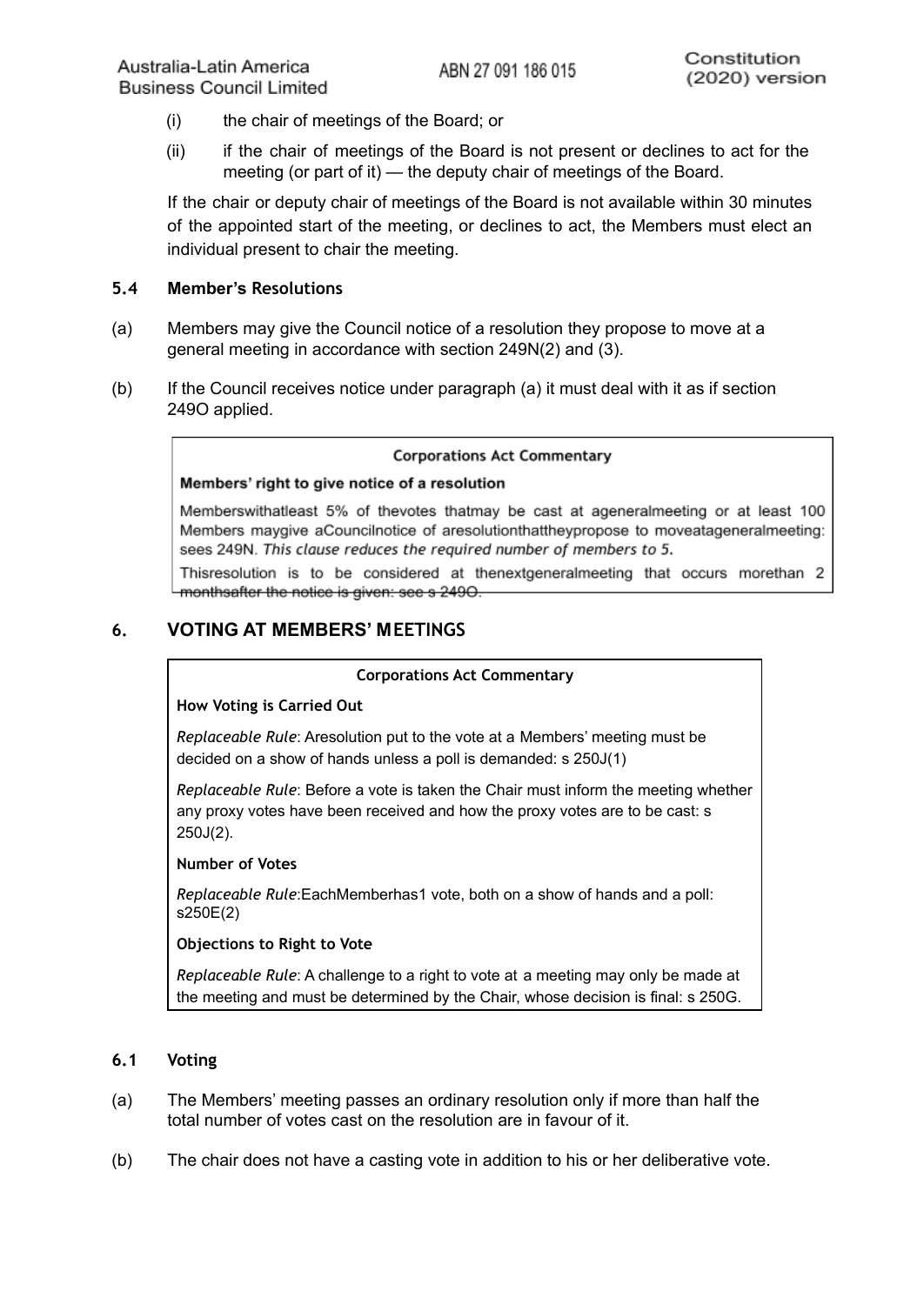## <span id="page-11-0"></span>**6.2 Voting on a Show of Hands**

On a show of hands, the chair's declaration is conclusive evidence of the result, so long as the declaration reflects the show of hands. Neither the chair nor the minutes need to state the number or proportion of the votes recorded in favour or against the resolution. The minutes only need to record that the resolution was passed or not passed.

## <span id="page-11-1"></span>**6.3 Voting on a Poll**

#### **Corporations Act Commentary**

Section 250L allows the following to demand a poll:

- 5 Members entitled to vote on the resolution;
- Members with at least 5% of the votes to be cast on the resolution; or
- the chair.

A proxy may join a demand for a poll: see s 249Y(1)

Section 250K states that a poll may be demanded on any question (subject to the exceptions in clause 6.3(a) below) and that the demand may be withdrawn.

*Replaceable Rule*: A poll must be taken when and in the manner the Chair directs: s 250M(1).

- (a) A poll cannot be demanded on any resolution concerning:
	- (i) the election of a person to chair the Members' meeting
	- (ii) an adjournment of the meeting.
- (b) The Members' meeting may conduct other business even though a poll is demanded on a resolution.

#### <span id="page-11-2"></span>**6.4 Body Corporate Representatives**

#### **Corporations Act Commentary**

Section 250D says that a body corporate Member may appoint a representative to exercise the Member's powers at a general meeting. The appointment can be a standing appointment. The Appointment can set out restrictions on the representatives powers. A Member can appoint more than 1 representative but only 1 can exercise the Member's powers at any one time.

- (a) A Member that appoints a body corporate representative must give the Council:
	- $(i)$  if the Member appointed the representative by Board resolution  $-$  a certified copy of the Board resolution appointing the representative; and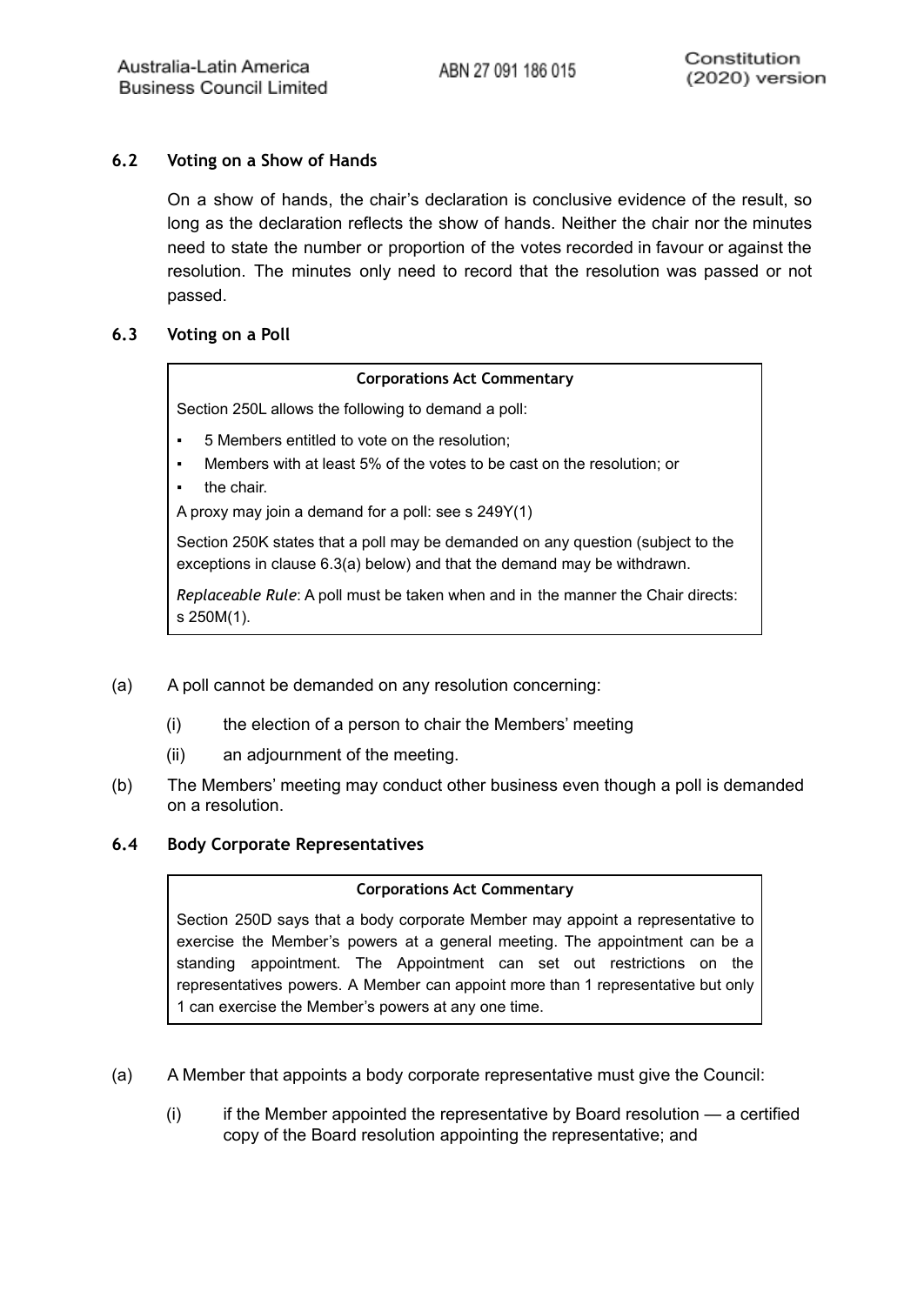(ii) otherwise — a copy of the instrument appointing the representative,

as soon as practicable after appointing the representative, and in any event before any Members Meeting at which the representative may exercise the Member's rights.

(b) In addition to the rights and powers a Member's representative may exercise under the *Corporations Act*, the representative may exercise the Member's Right to vote in a ballot to appoint directors byelection.

### <span id="page-12-0"></span>**6.5 Proxies**

#### **Corporations Act Commentary**

Sections 249X to 250C set out Members' powers to appoint proxies and the rights and obligations of proxies.

- (a) An appointment of a proxy is not invalid merely because it does not contain all the information required for a valid proxy appointment, so long as it contains:
	- (i) the Member's name; and
	- (ii) the proxy's name or the name of the office that the proxy holds.
- (b) A proxy does not have a right to vote on a show of hands.
- (c) If a Member appoints the chair as the Member's Proxy and directs the chair to vote either in favour of or against the resolution, the chair must demand a poll on the resolution.

## <span id="page-12-1"></span>**7. OFFICERS**

#### **Corporations Act Commentary**

#### **Powers of Directors**

*Replaceable Rule*: The business of the company is to be managed by or under the direction of directors. The Directors may Exercise all the powers of the company except any powers that the Corporations Act or thisConstitution requires the company to exercise in general meetings: s 198A.

*Replaceable Rule*: Any 2 directors may sign, draw, accept, endorse or otherwise execute a negotiable instrument. The Directors may determine that negotiable instruments may be signed, drawn, accepted, endorsed or otherwise executed in a different way: s 198B.

#### **Remuneration of Directors**

*Replaceable Rule*: The directors are to be paid the remuneration the company determines by resolution. The company may also pay the directors' travelling and other expenses they properly incur in certain circumstances: see s 202A.

## **Terms and Conditions of Office for Secretaries**

*Replaceable Rule*: A secretary holds office on the terms and conditions (including as to remuneration) that the directors determine: see s 204F.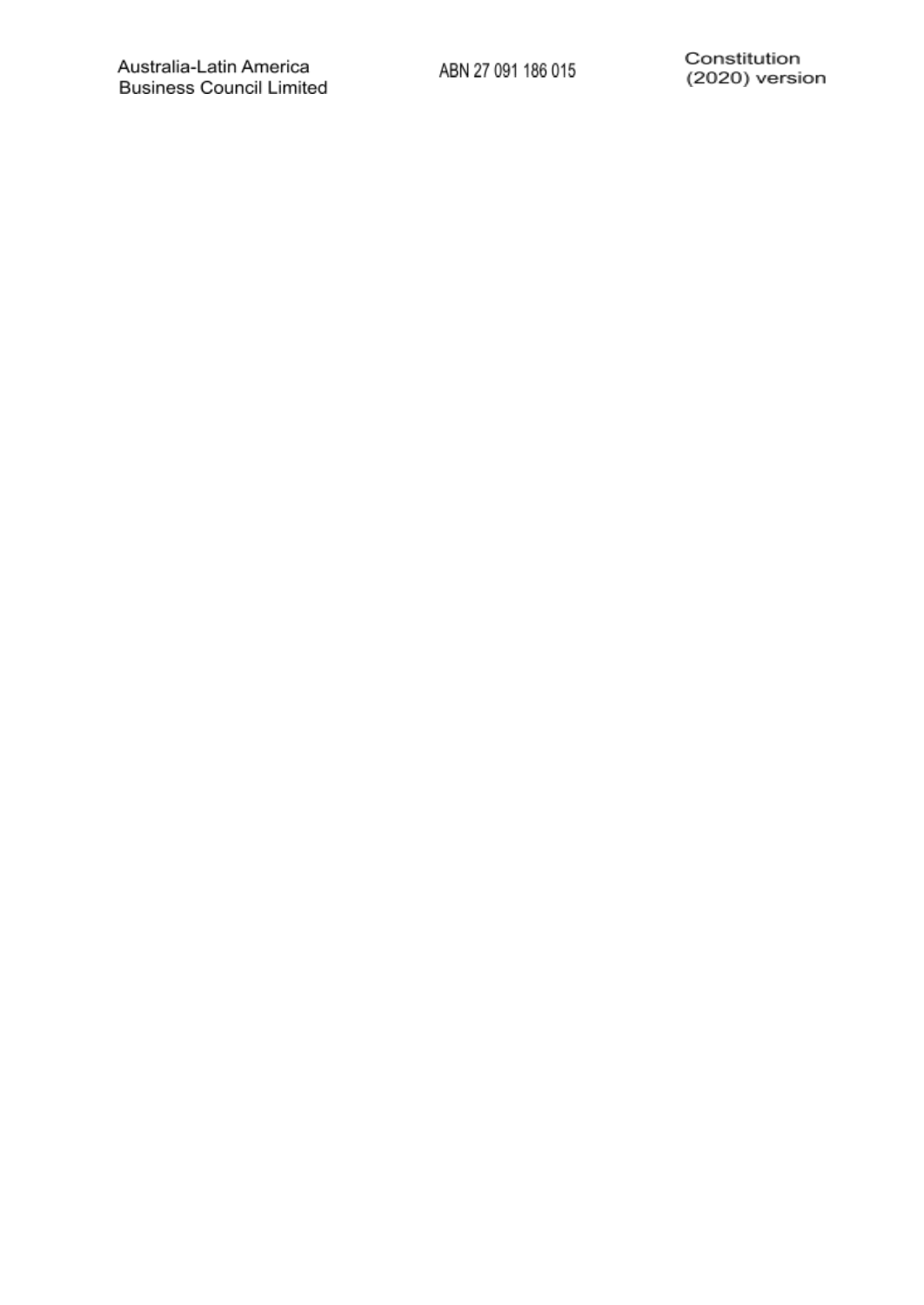## <span id="page-14-0"></span>**7.1 Number of Directors**

- (a) The Board determines the number of Directors subject to paragraph (b).
- (b) The Council must have at least 3 and not more than 10 Directors (excluding the Chief Executive Officer) unless the Council in general meeting determines otherwise.

### <span id="page-14-1"></span>**7.2 Eligibility to be a Director**

Only a natural person who is either:

- (i) a Member; or
- (ii) a Nominated Representative of a

Member, can be aDirector.

## <span id="page-14-2"></span>**7.3 Appointment of Directors**

#### **Corporations Act Commentary**

Section 201B(1) provides that only individuals (not bodies corporate) who are at least 18 may be directors.

Section 201B(2) provides that a person who has been disqualified from managing corporations under Part 2D.6 may only be appointed a director if the appointment is made with ASIC's permission under s 206F or the Court's leave under s 206G.

#### **Directors May Appoint Other Directors**

*Replaceable Rule*: The directors may appoint a person as director. A person can be appointed as director in order to make up a quorum for a directors' meeting even if the total number of directors is not enough to make up a quorum: s 201H(1).

*Replaceable Rule*: The company must confirm the appointment of a Board appointed director by resolution at the company's next AGM, otherwise the person ceases to be a director at the end of the AGM: s 201H(3).

#### **Managing Director**

*Replaceable Rule*: The directors may appoint 1 or more of themselves to the office of managing director for the period, and on the terms (including remuneration) as the directors see fit: see 201J.

*Replaceable Rule*: The directors may confer on a managing director any of the powers that the directors can exercise. The Directors may revoke or vary a conferral of powers the managing director: s198C.

*Replaceable Rule*: A person ceases to be a managing director if they cease to be a director. The directors may revoke or vary an appointment of a managing director: s 203F.

(a) The Members may only appoint a person as a Director by election at the Annual General Meeting in accordance with clause 7.4.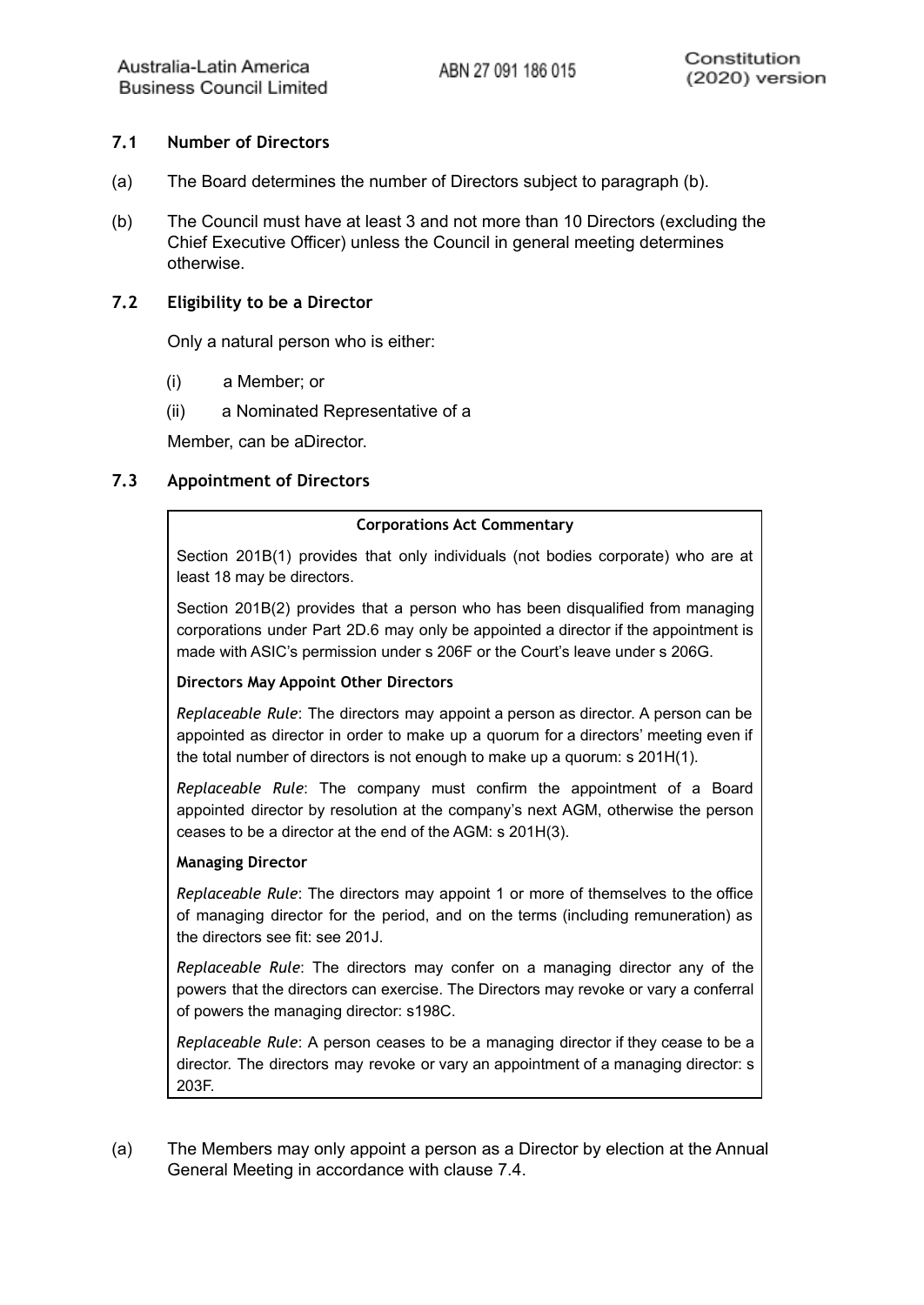(b) The Chief Executive Officer will ex officio be a Director without voting rights.

## <span id="page-15-0"></span>**7.4 Procedure for Election of Directors**

The election of Directors shall take place as follows:

- (i) Each nomination of a person as a Director shall be in writing signed by 2 Members entitled to vote at such election and shall bear the candidate's written consent.
- (ii) Each nomination shall be lodged at the registered office of the Council at least 14 days prior to the AGM at which such election is to take place.
- (iii) Directors who are eligible and wish to stand for election for a further term shall advise the Chief Executive Officer of their intention to do so at least 14 days prior to the AGM and will not require re-nomination.
- (iv) If the number of nominations for Directors does not exceed the number of vacancies for such offices then the person so nominated shall be deemed to have been elected at the AGM.
- (v) If the number of nominations for Directors exceeds the number of vacancies for Directors, ballot papers shall be prepared containing the names of the candidates for Directors in alphabetical order.
- (vi) Every Member present at the AGM (present in person or by their Nominated Representative or by proxy or by attorney) and which has been a Member for a minimum of six months at the time of the AGM shall be entitled to vote for any number of candidates not exceeding the number of vacancies and the candidates with the greatest number of votes shall be elected to fill those vacancies.

#### <span id="page-15-1"></span>**7.5 Alternate Directors**

#### **Corporations Act Commentary**

*Replaceable Rule*: Section 201K sets out how a director can appoint an alternate director, with the approval of other directors, and the powers of the alternate director.

For the purposes of section 201K, the Chief Executive Officer may not appoint an alternate to exercise some or all of that Director's powers for a specified period.

#### <span id="page-15-2"></span>**7.6 Board renewal and succession**

(a) Directors can serve for two consecutive 2 year terms after which time they must stand down. Directors who have served for two consecutive 2 year terms shall be eligible to nominate for re-election to the Board for a further (1 year) term at future AGMs.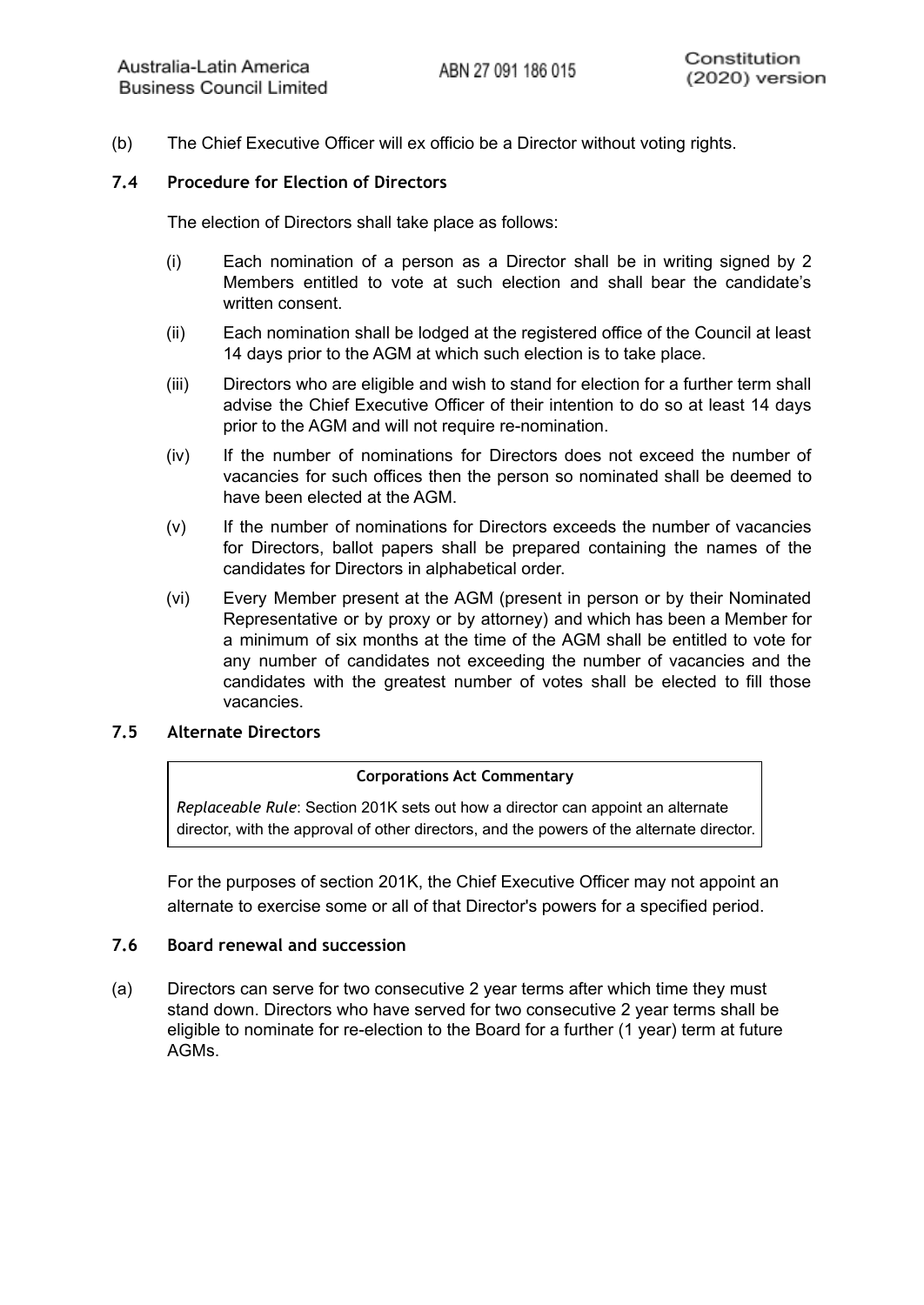## **7.7 Vacation of Office of Director**

#### **Corporations Act Commentary**

Section 203D provides that the general meeting may remove a director by ordinary resolution subject to certain conditions.

Section 203E declares void a resolution of directors of a public company to remove a director from office or to require a director to vacate his or her office.

*Replaceable Rule*: A director may resign by giving a written notice of resignation to the company at its registered office: s 203A.

In addition to section 203A, a director ceases to be a director when he or she:

- (i) ceases to be a Member or a Nominated Representative of a Member;
- (ii) for more than three months is absent without permission of the other Directors from meetings of the Directors held during that period.

## <span id="page-16-0"></span>**8. DIRECTORS' MEETINGS**

#### **Corporations Act Commentary**

Section 248D says that a meeting may be called and held using any technology consented to by all directors. The consent maybea standing one. A director can withdraw consent within a reasonable period before the meeting.

*Replaceable Rule*: Section 248F specifies that, unless the directors determine otherwise, the quorumforadirector's meeting has 2 directors who must present at all times during the meeting.

*Replaceable Rule*: Section 248A allows for circulating resolutions, that is, a Board resolution without a directors meeting, provided all the directors sign the resolution document.

*Replaceable Rule*: Section 248C allows a directors' meeting to be called by a director giving reasonable notice individually to every other director.

*Replaceable Rule*: Section 248E allows the directors to elect a director to chair their meetings and to specify the period for which the director is to be a chair.

*Replaceable Rule*: Section 248G provides that a resolution of directors must be passed by a majority of the votes cast by directors entitled to vote on resolution, allowing the chair a casting vote, if necessary.

Section 192 allows a director to give other directors standing notice about interest and the nature and extent of the directors' interest must be recorded in the minutes of the meeting at which the director gave the notice or standing notice.

Section 195 providesthat director of a credit union who has material personal interest in the matter that a Board meeting is considering must not:

- be present while the matter is being considered at the Board meeting; or
- vote
- the matter, unless: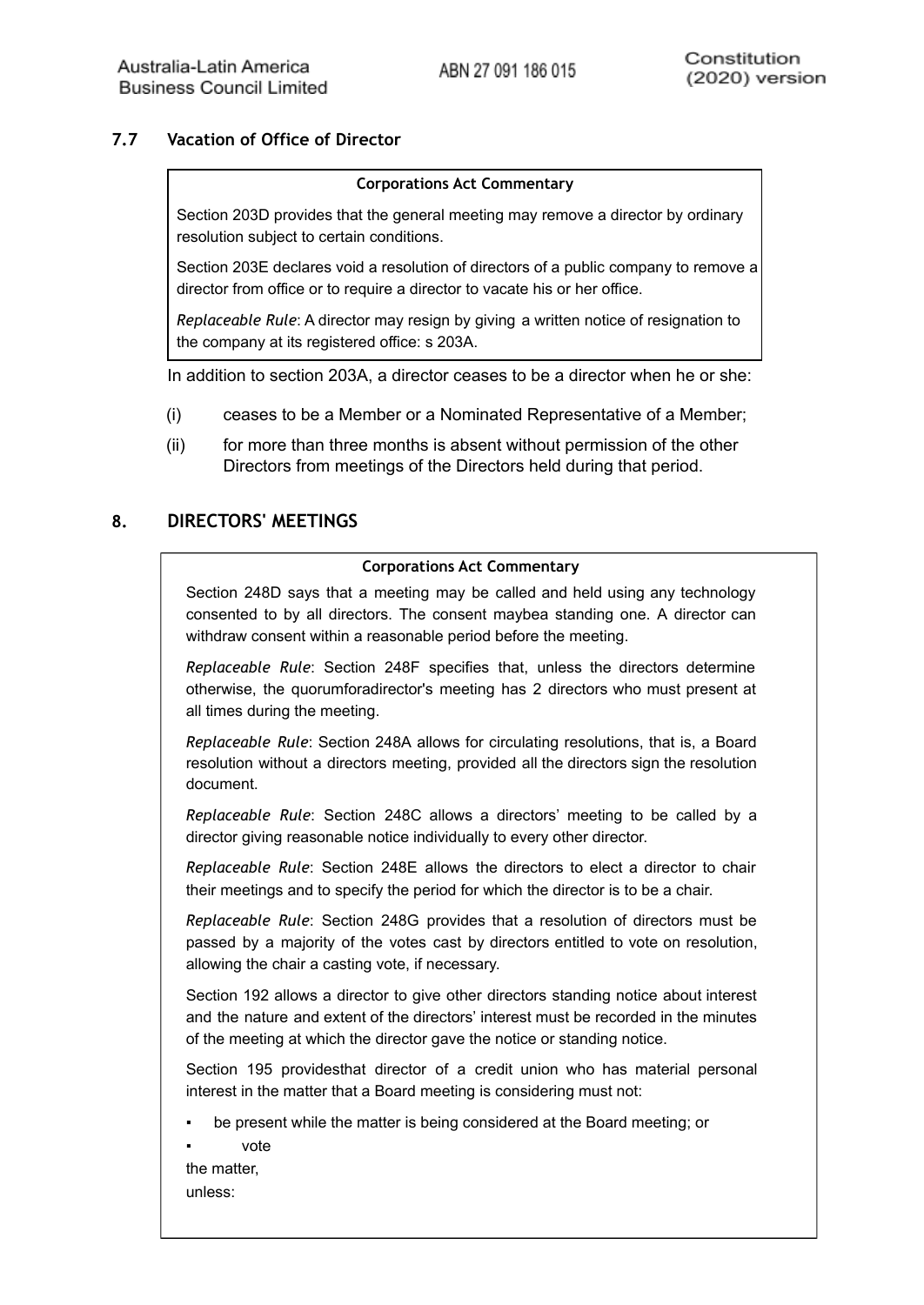▪ the other directors approve the director being present: see s 195(2);

▪ ASIC approves the director being present: see s 195(3); or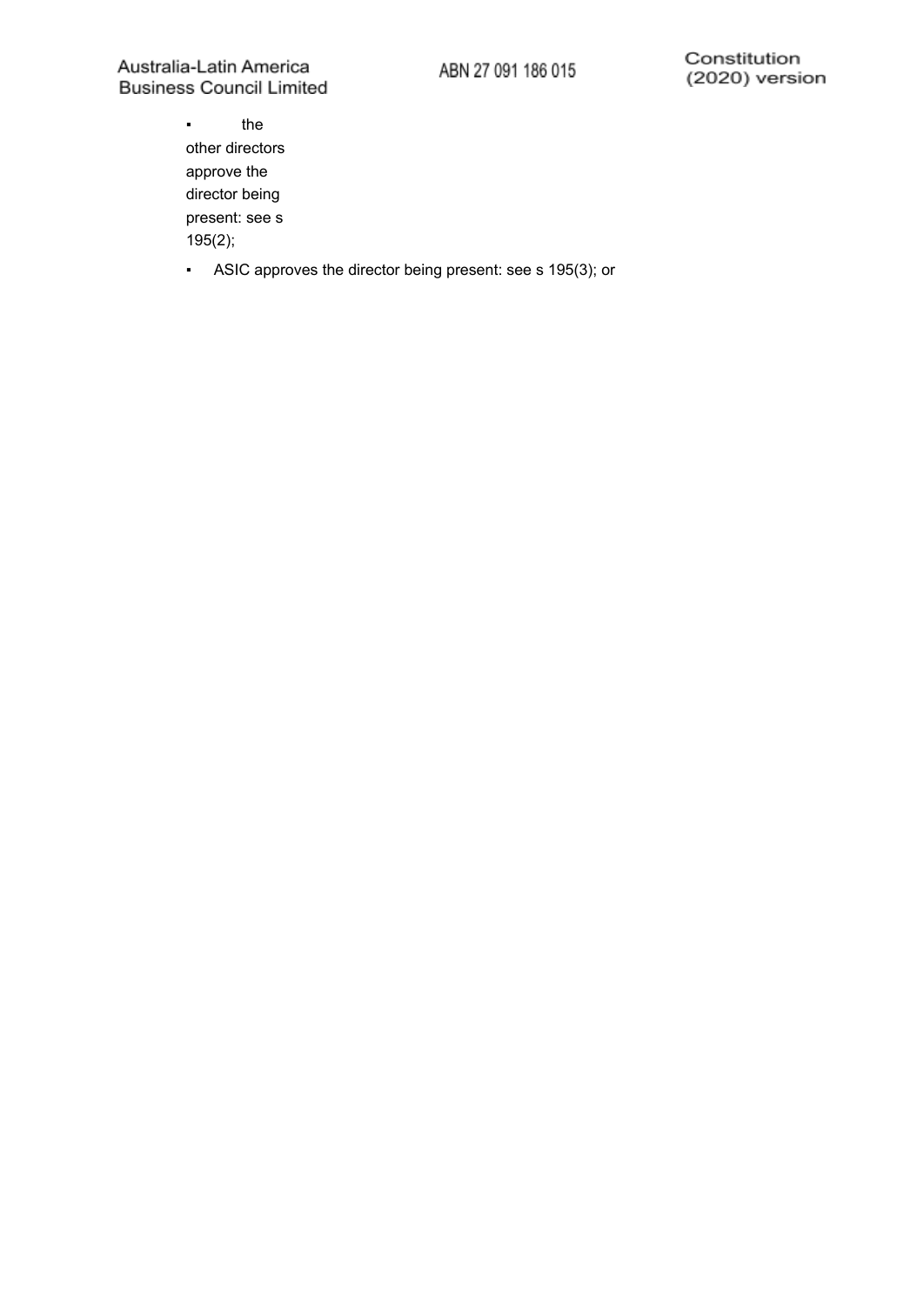the interest does not have to be disclosed: see s 191.

## <span id="page-18-4"></span><span id="page-18-0"></span>**8.1 Chairing Directors' meetings**

For the purposes of section 248E directors can appoint a Deputy-Chair to act when the Chair is unavailable.

## <span id="page-18-1"></span>**9. WINDING UP**

### <span id="page-18-2"></span>**9.1 Rights of Members on winding up**

If the Council is wound up or dissolved, the Members have no right to participate in any distribution or payment of the assets or property of the Council.

### <span id="page-18-3"></span>**9.2 Distribution of assets**

- (a) If the Council is wound up or dissolved, the assets and property available for distribution after satisfaction of all debts and liabilities shall be given or transferred to some other institution or institutions
	- (i) having objects similar to the objects of the Council;
	- (ii) whose constitution prohibits the distribution of its income and property toanextent at least as great as that imposed by clause 2(b)(ii) and
	- (iii) which is approved by the Commissioner of Taxation as an institution exempt from sales tax and income tax.
- (b) The Board shall determine the identity of the institution or institutions at the time of dissolution.
- (c) If the Board fails to determine the identity of the institution or institutions the Supreme Court of New South Wales shall make that determination.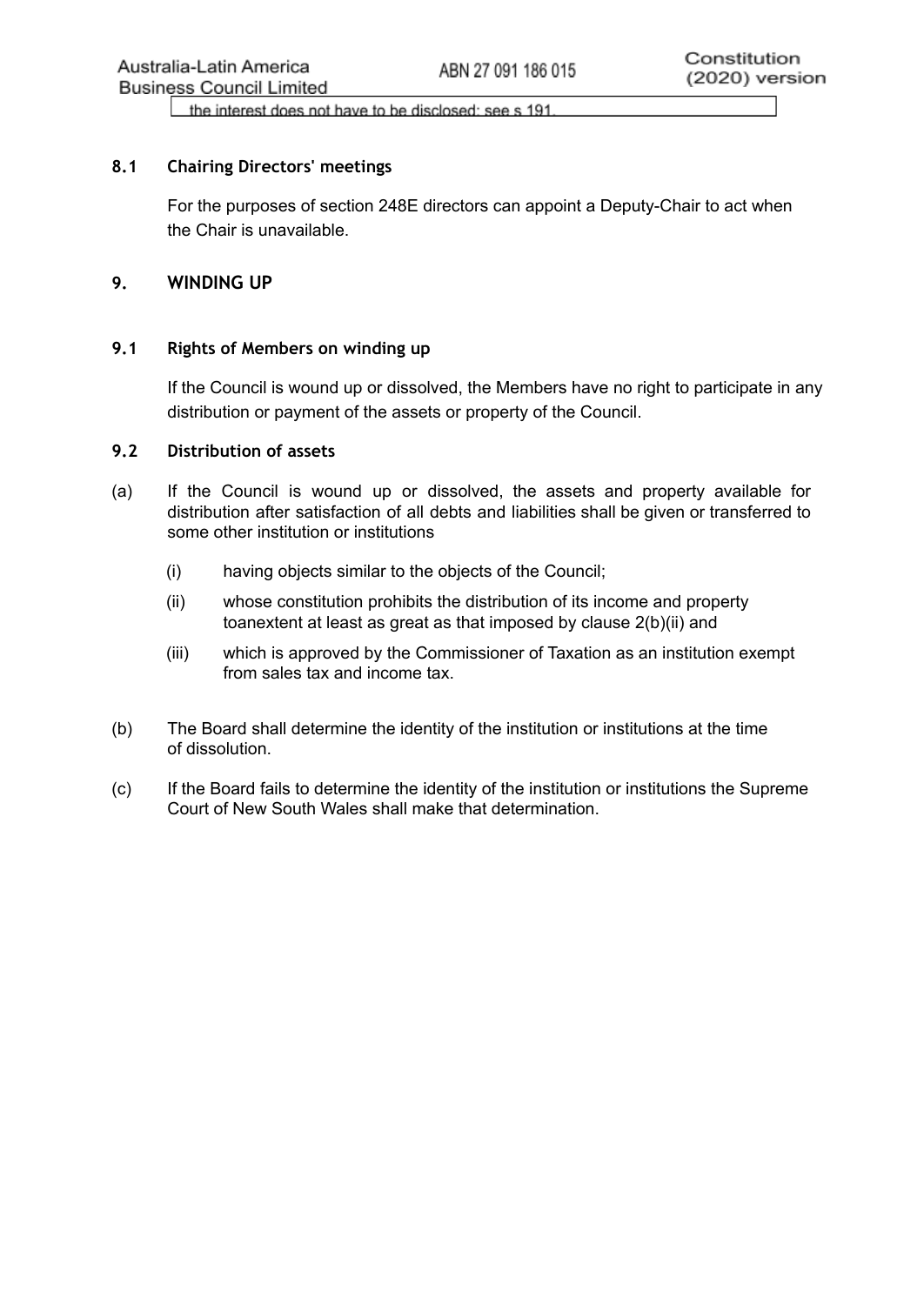## **Corporations Act Commentary**

Section 199A restricts the Council from giving an indemnity to persons who are, or have been, officers auditors against certain liabilities they incur while acting in that position. Those liabilities include:

- liability incurred to the Council or a related body corporate;
- liability for pecuniary penalty orders under s 1317G or compensation orders under s 1317H;
- liabilities arising out of conduct involving a lack of good faith;
- liability for costs or expenses that the officer incurs:
	- in defending proceedings where the person is found liable (on the grounds described above);
	- in defending criminal proceedings where the person is found guilty;
	- in defending proceedings brought by ASIC or a liquidator for a court order if the grounds for the court order are established;
	- in connection with proceedings for relief under the *Corporations Act* where the court denies relief.

#### <span id="page-19-0"></span>**10.1 Indemnity**

- (a) In this Rule indemnified person means an officer or agent, or former officer or agent, of the Council.
- (b) To the extent that the *Corporations Act* permits:
	- (i) the Council must indemnify an indemnified person against any liability that the indemnified person incurs in conducting the Council's business or exercising the Council's powers as an officer or agent of the Council; and
	- (ii) the Council may indemnify, agree to indemnify or enter into(andpaypremiumson) a contract of insurance in relation to an indemnified person or any other person.
- (c) The indemnity in paragraph (b)(i) applies in relation to an indemnified person for all incidents occurring during the period that person is an officer or agent of the Council, even though a claim is made against the indemnified person after they have ceased to be an officer or agent of the Council.